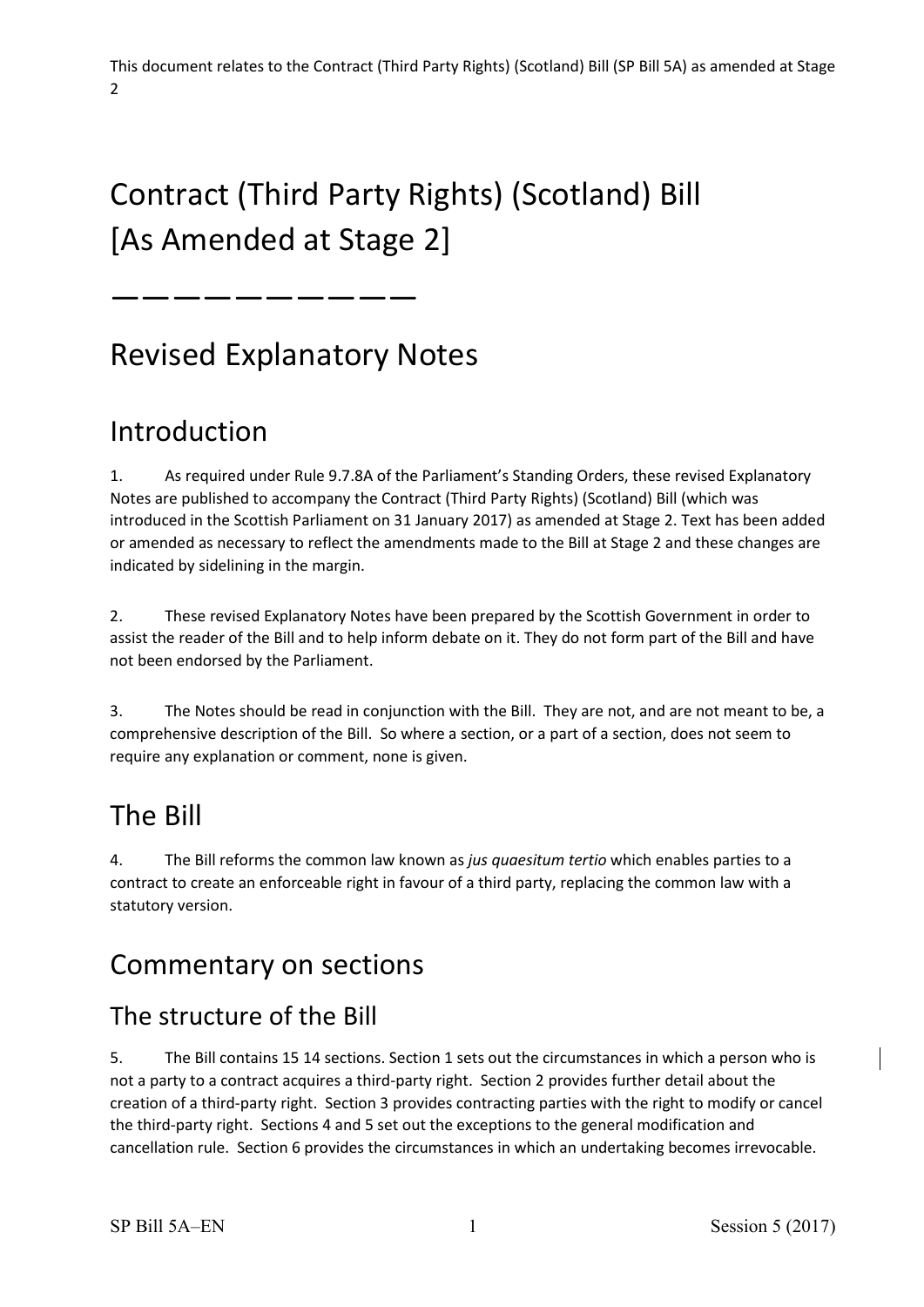third party. Section 9 provides a mechanism whereby any arbitration agreement between the renounce their right. Section 11 provides that a third-party right is an obligation arising from the contract for the purposes of the Prescription and Limitation (Scotland) Act 1973 and that the right law rule known as *jus quaesitum tertio*. Section 13 applies the provisions of the Bill only to those third party rights created after commencement, unless the contract provides otherwise. Section 14 deals with commencement and section 15 sets out the short title of the Act. Section 7 sets out the remedies available to a third party and section 8 the defences available against a contracting parties can operate in respect of third party rights. Section 10 enables a third party to prescribes after the short negative prescriptive period of five years. Section 12 abolishes the common

### Section 1 – Creation of a third-party right

6. This section sets out the essentials necessary for the creation of a statutory third-party right.

 7. Subsection (1) states that the contracting parties may create a right in favour of a person who is that one or more of the contracting parties will do or not do something for that person's benefit. (This requirement is further discussed in section 2(5) and (6).) Additionally, the contracting parties must not a party to the contract. It sets out two requirements: first, the contract must contain an undertaking intend that the person is to be able to enforce or otherwise invoke the undertaking. (This guards against accidental or incidental benefits qualifying as third party rights.) Subsection (5) specifies the time at which the contracting parties' intention is to be measured.

 8. Subsection (2) defines the third-party right as the right of the third party to enforce or otherwise will be cases where it is more appropriate to talk about the right being invoked, especially where it invoke the undertaking in the contract. Generally, the third party will wish to enforce the right but there consists of an immunity from liability.

9. Subsection (3) sets out a further requirement for the creation of a third-party right, namely that the intended beneficiary must be identifiable from the contract either by name, or alternatively by way of description (e.g. "the subsidiaries of [a named company]", or "the spouse or civil partner of a member of the [named] pension scheme").

 undertaking is entered into, the person who is named or (more typically) who answers a particular description has either not yet come into existence or does not yet fall within that description. By these party right. For instance, a company may want a contract with an IT supplier to confer third-party benefits on other companies in the same group, including ones which may become part of the group in the future; or contracting parties may wish to provide rights for as yet unknown sub-contractors to be employed during the course of the main contract. 10. By subsection (4), the right may come into existence at a future date if, at the time the subsections, it is open to the contracting parties to describe the class of persons who are to have a third-

 11. Section 1 is to be read in conjunction with the general Scots law rules of contract. For example, that the undertaking be written. Equally, since – as a general principle – the existence of a right is it is competent, save in specified situations, to make an oral contract; hence there is no requirement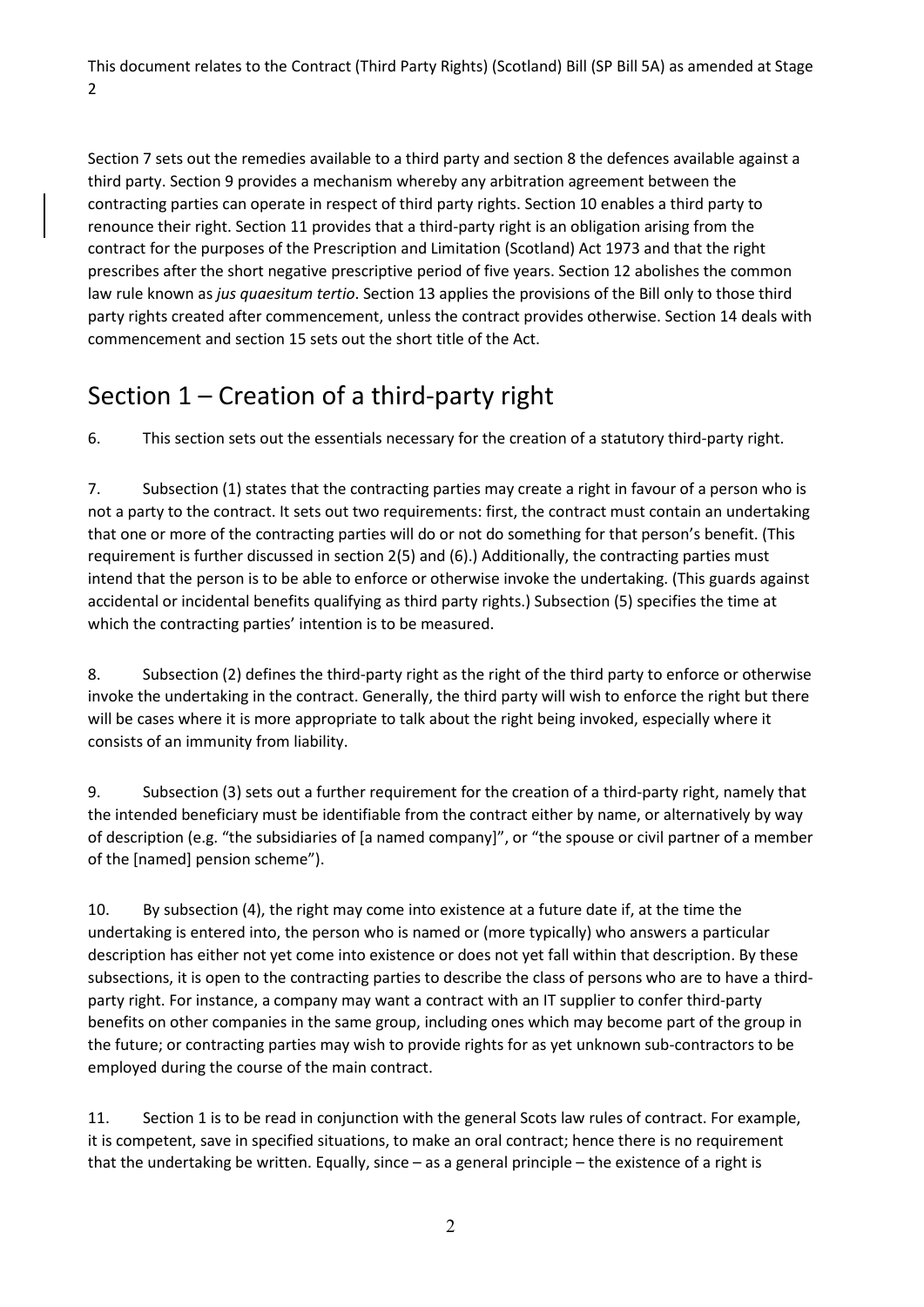dependent on there being a right-holder, no right arises until (in the case of a person identified in the contract by name) such a person comes into existence or (in the case of a person identified by description) there is a person answering the relevant description.

#### Section 2 – Creation: further provision

12. This section gives further detail about the creation of a third-party right.

 13. Subsection (2) provides that the undertaking can be dependent on something happening or not happening. This applies whether or not it is certain that the thing will or will not happen. In this way, the third-party right may be future (i.e. it is dependent on the occurrence of an event which is certain to happen) or conditional. In the latter case, the general law of conditions applies; thus the condition may may or may not happen, or resolutive, when the right comes into existence but will be brought to an end on the occurrence of an event which may or may not occur. be suspensive, that is the existence of the right is suspended pending the occurrence of an event which

 14. An example of a suspensive condition is given by the case of *Love v Amalgamated Society of Lithographic Printers of Great Britain and Ireland* 1912 SC 1078. Mr Love's employer operated a benefit scheme for dependants of sick employees, and there was a mechanism for changes to be made to the (which is classified as the fulfilment of a suspensive condition, as her right is suspended until the had come into existence once his father granted permission but could have been brought to an end at scheme. Mrs Love's eventual entitlement to benefits was thus dependent on her husband falling sick condition is met). For an example of a resolutive condition, the case of *Kelly v Cornhill Insurance Company Ltd* 1964 SC (HL) 46 serves as an illustration. The son's right under his father's insurance policy any time by the permission being withdrawn.

 15. Subsection (3) provides that there is no requirement that the contracting parties' intention to create a third-party right be express. It can also arise by implication, if the contract is interpreted as having that meaning. The usual rules for interpreting contracts apply to this exercise.

 a central plank of the Bill is to reverse that position. Subsection (4)(a) does so, by making it clear that the 16. Under the common law of *jus quaesitum tertio*, as set out almost a century ago in *Carmichael v Carmichael's Executrix* 1920 SC (HL) 195, the right must be irrevocable before it can come into existence; existence of a third-party right is not reliant on it being uncancellable or unmodifiable.

 17. Subsection (4)(b) removes any doubt which might exist under the current law on *jus quaesitum*  communication will be strong indicators of the contracting parties' intention to create a right in a person's favour, but they are not a necessary step. The subsection is to be read with subsection (7), which signals that any special rules on the creation of obligations must be followed. For example, where the Requirements of Writing (Scotland) Act 1995 applies then the Bill is subject to that Act. *tertio* as to whether the creation of a third-party right is dependent on the undertaking having been delivered, intimated or otherwise communicated to the third party. Delivery, intimation or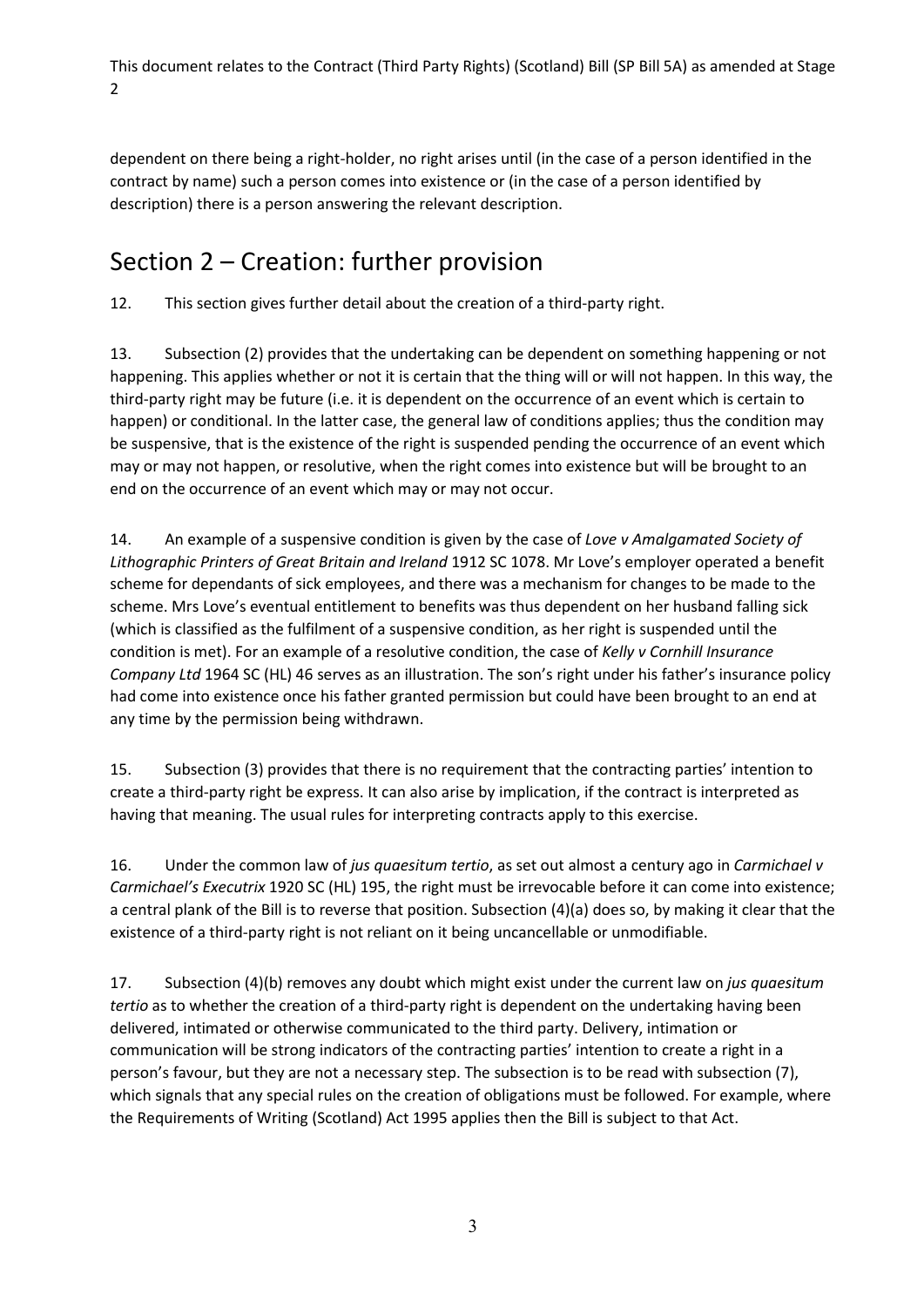18. Subsections (5) and (6) provide that an undertaking to indemnify a person, or to limit or exclude a person's liability, may be treated as a third-party right. In certain fields, such as in sectors of the oil industry, it is common to have agreements to hold third parties harmless, and these subsections remove any doubt that such agreements would fall within the Bill's scope.

## Section 3 – Contracting parties' freedom to alter third party's entitlement

 19. Subsection (1) builds on the freedom enjoyed by contracting parties under section 2(4)(a), which unless (by subsection (3)) any of the exceptions in sections 4 to 6 applies. removes the current common law bar on creating a third-party right unless it is irrevocable. Subsection (1) creates an express freedom for contracting parties to modify or cancel an existing third-party right

 20. Subsection (2) provides that contracting parties remain free to declare that a third-party right to be taken. cannot be modified or cancelled. In some situations, a third party may require a declaration of irrevocability to enable it to enter into obligations of its own; this section clearly allows for such action

## Section 4 – Third Party's entitlement not subject to retroactive changeProtection of third party's entitlement from retroactive change

 21. This section, and sections 5 and 6, are exceptions to the general rule in section 3(1), which allows the contracting parties to modify or cancel a third-party right.

 22. Subsection (1) contains a rule as to when a third-party right can, and cannot, be modified or cancelled after it has been created. Its effect is that a right may not be modified or cancelled once any be modified or cancelled with retroactive effect, i.e. after the right has crystallised, then that provision conditions to which its enforcement was subject have been fulfilled. (As an example, see the discussion of *Love* in the note to section 2(2) above.) If, however, the contract provides that the undertaking may overrides the general rule.

## Section 5 – Effect of giving third party notice of undertakingProtection of third party's entitlement after notice given

 has been notified to the third party by a contracting party. The Bill does not define what amounts to 23. This section provides that – subject to specific exceptions mentioned in the following paragraph – no account is to be taken of the modification or cancellation of an undertaking once the undertaking notification, but it is to be assessed objectively.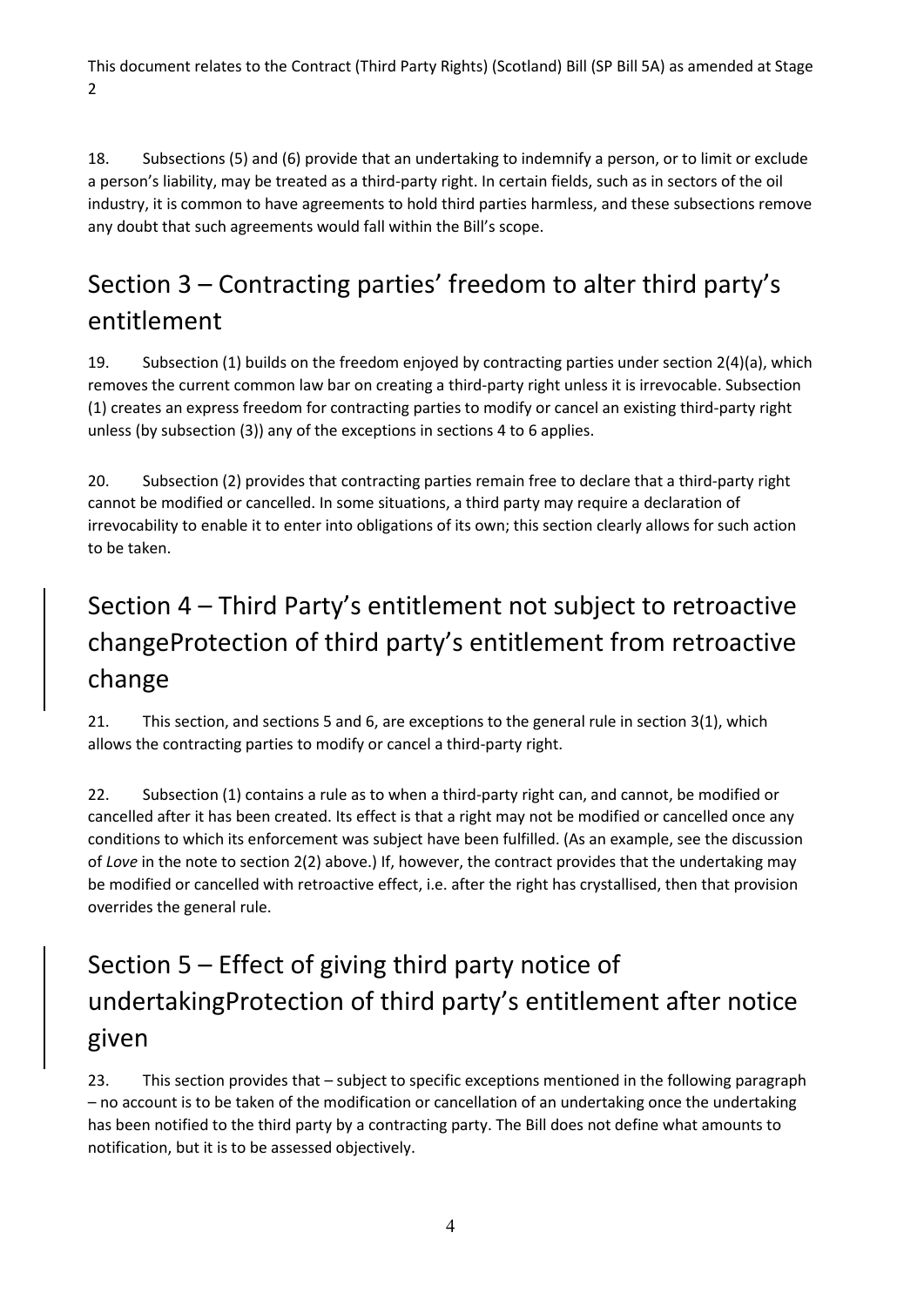the undertaking remained conditional. The second applies either where the third party was told by the contracting party, at notification, that the cancellation or modification may still be made, or where the third party agreed to the modification or cancellation. 24. The exceptions are in subsections (3) and (4). The first provides that, at the point of notification,

### Section 6 – Undertaking in favour of a third party cannot be affected by modification or cancellation of contract after it has been relied onProtection of third party's entitlement after undertaking relied on

 25. Subsection (2) provides that a third-party right becomes irrevocable (i.e. no modification or cancellation will be effective) where the five events in subsection (1) have occurred. The steps are:

- a person has a third-party right;
- • the person either does something, or refrains from doing something, in reliance on the right;
- as a result, the person suffers a material adverse effect;
- • the contracting parties either acquiesced in the person's action (or inaction) or it was reasonably foreseeable that the person would act (or not act) in that way; and
- only subsequently is the right modified or cancelled.

 26. This scheme is closely modelled on that in section 1(3) and (4) of the Requirements of Writing (Scotland) Act 1995, which is sometimes known as the doctrine of statutory *rei interventus*, or 'detrimental reliance'.

 27. The effect of subsection (2) is overridden (by subsections (3) and (4)) in two situations: first, where the third party knew or ought to have known before acting that the contracting parties were expressly entitled, under their contract, to modify or cancel the undertaking despite the third party relying on it to its prejudice and, second, where the third party has agreed to the modification or cancellation of the undertaking.

 28. Subsection (5) provides that the section replaces any claim which a person would otherwise have had at common law under the rules of personal bar or waiver.

#### Section 7 – Remedies available to a third party

 29. Section 7 specifies what remedies a third party has in the event of its right being breached (which would include reasonably anticipated breach). A breach may be reasonably anticipated when one including the ability to sue for payment and to seek specific implement. Under the current law there is a party to a contract becomes aware of the fact that the other party to the contract has no intention of performing their contractual obligations. At common law, a third party has a wide range of remedies,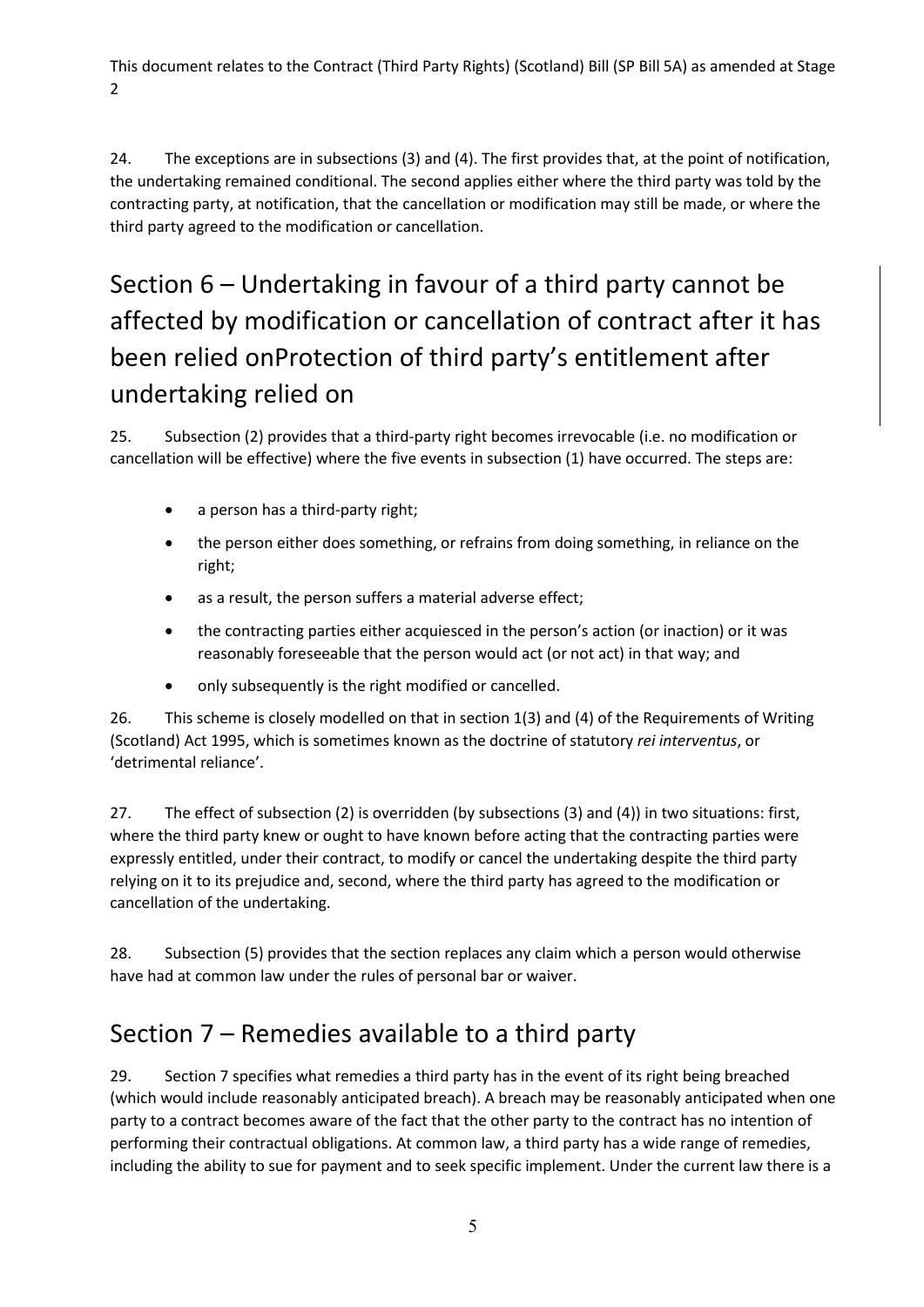party (instead of the third party). long-standing doubt as to whether a third party has a right to claim damages. This section is included in order to remove such doubt by providing, in subsection (2), that a third party is entitled to any remedy to which a contracting party would be entitled under the contract were the undertaking in favour of that

 30. Subsection (3) allows the contracting parties to make contrary provision in their contract. They may exclude, restrict, or even extend the available remedies, if they wish.

#### Section 8 – Defences available against a third party

 of its right. This would arise typically where the third party claims that the right has been breached. The provision supplements any direct defences available against the third party (e.g. the latter's duress or 31. Section 8 deals with defences which may be raised against a claim by the third party in respect misrepresentation).

32. The section makes clear that the contracting party is entitled to assert any defence to which a contracting party would be entitled against any other contracting party, provided that the defence is also relevant to the undertaking in the third party's favour. That proviso is added in order to deal with situations in which the contract is (for example) frustrated or involves illegality which, however, does not affect the third-party right as such.

 33. Subsection (3) provides that contrary provision as to defences may be made in the contract. This will allow parties to tailor the applicable regime to their own circumstances.

### Section 9 – Arbitration

 parties can operate in respect of third party rights. Arbitration is governed in Scotland by the Arbitration only parties to the arbitration agreement can participate in the arbitration (though there are limited exceptions to this) and, secondly, that no party can be compelled to submit to arbitration unless it has signatory to the arbitration agreement) from participating; section 9(1) overcomes this by deeming such 34. Section 9 provides a mechanism by which any arbitration agreement between the contracting (Scotland) Act 2010. Section 9 creates the conditions necessary so that that Act can apply where appropriate. In doing so, two fundamental features of an arbitration must be borne in mind: first, that signed a valid arbitration agreement. The first of these bars the third party (who is, by definition, not a a person to be a party to the arbitration agreement in specified circumstances (as discussed below). The second feature is the requirement for consent.

 type of dispute which may arise. 35. For section 9 to apply at all there must be an arbitration agreement in the contracting parties' contract providing for the submission of disputes to arbitration. The circumstances in which a third party may have an interest in that arbitration agreement are set out in subsections (2) and (3). There are only two of them, and they are mutually exclusive. The circumstances can best be described in terms of the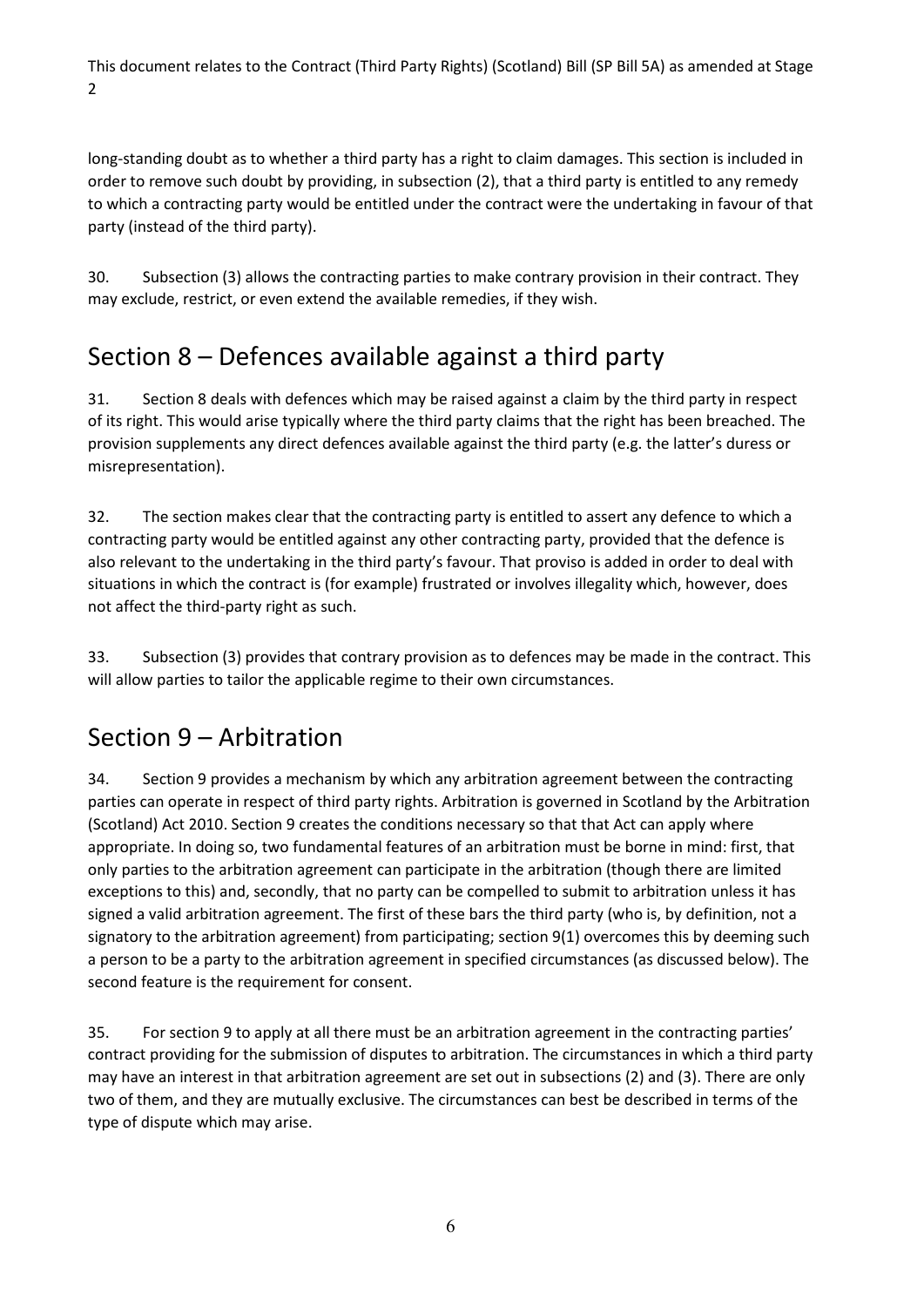situation. For example, the third party may have the right to be indemnified by a contracting party undertaking in the third party's favour, to be submitted to arbitration) then the third party must submit in subsection (1), by which the third party is to be regarded, in relation to that dispute, to be a party to 36. Subsection (2) covers disputes about a substantive third-party right. This will be the typical against specific types of claim for which the third party is found liable. If a dispute arises in connection with that indemnity (and the main contract requires contractual disputes, including disputes about the the dispute to arbitration if it wishes to pursue it. Alternatively, if a contracting party raises a court action against the third party in respect of such a dispute, the latter may seek a sist of the legal proceedings. The basis of the third party's ability either to submit to arbitration or to seek a sist is found the arbitration agreement.

 37. Subsection (3), by contrast, comprises the relatively rare type of dispute which is not about a contract that disputes about certain such free-standing rights may be resolved by arbitration. By way of subsection (3), which gives the third party the option (but not the obligation) of submitting the dispute for the purposes of subsection (3). third-party right arising from an undertaking in the contract but rather about an independent right i.e. a right created outwith the bounds of the contract. The contracting parties may have provided in their example, a construction contract which envisages the appointment of sub-contractors (i.e. third parties) may specify that certain non-contractual claims involving a third party, such as those arising under delict, can be submitted to arbitration. (It may be that, in addition, the sub-contractors are given substantive third party rights under the contract, in which case any disputes about such rights will fall under subsection (2).) In this situation, a delictual dispute involving the third party will fall under to arbitration or seeking a sist in respect of a court action raised against it. Subsection (4) is an interpretative provision which explains what it means for a third party to submit a dispute to arbitration

 38. Subsection (24A) ensures that someone who has a third-party right to submit a dispute to third party who is regarded, by section 9(1), as a party to an arbitration agreement may take advantage to raise a court action instead, it is not to be taken to have renounced its right to submit the same will be entitled to seek a sist under section 10 of the Arbitration (Scotland) Act 2010 in respect of those arbitration is not assumed to have renounced it merely by raising court proceedings over the dispute rather than submitting it to arbitration.relates to arbitration. As previously set out at paragraph 35, a of that status either by submitting a dispute to arbitration or by seeking a sist of court proceedings which have been taken against that party in respect of the dispute. If, however, the third party chooses dispute to arbitration merely because it chose to raise court proceedings (Of course, a contracting party proceedings if it wishes to do so.)

 "dispute" the same meanings in section 9 as they have in the Arbitration (Scotland) Act 2010. 39. Subsection (5) is an interpretative provision which gives the terms "arbitration agreement" and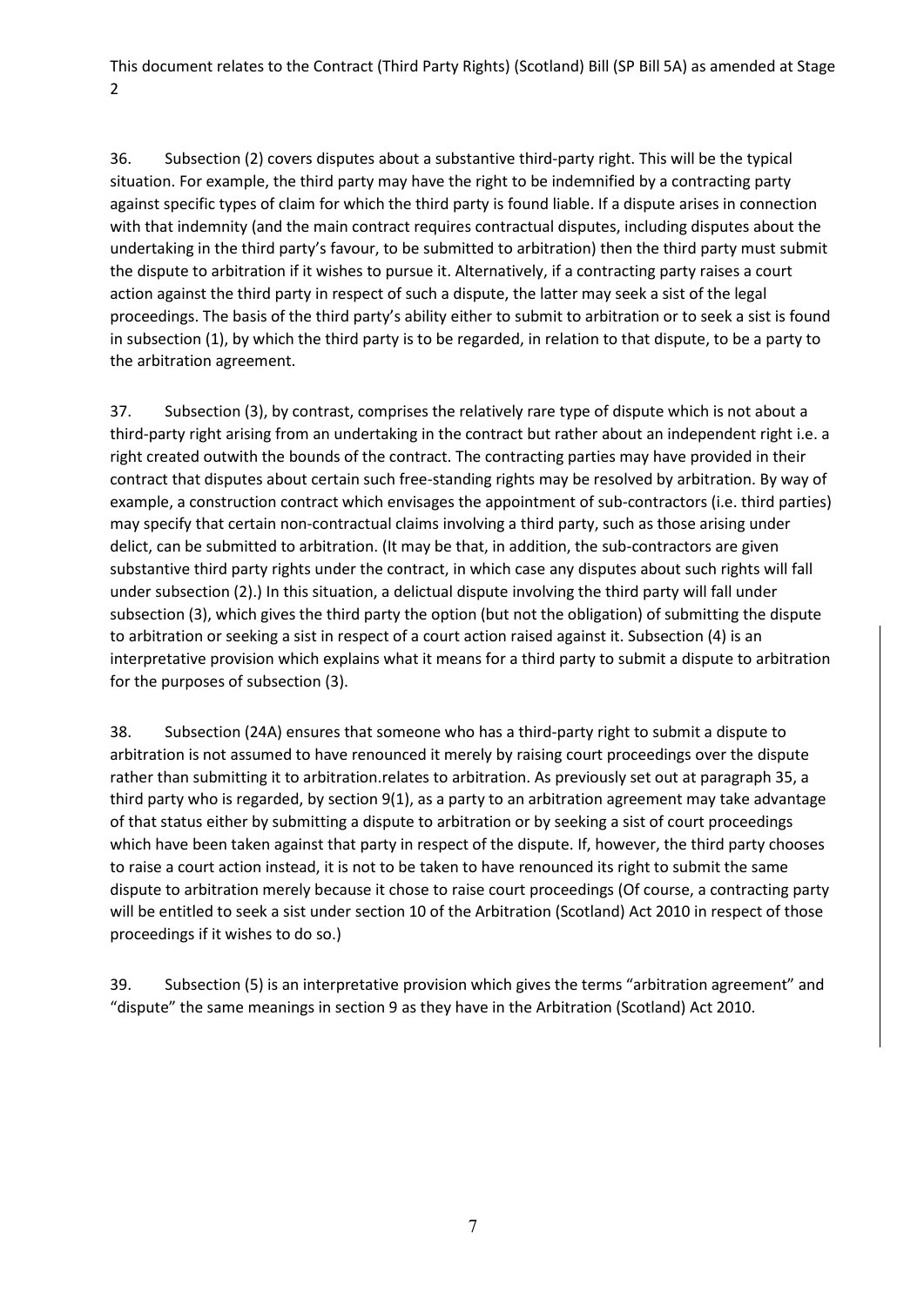#### Section 11 – Prescription

**.** 

 obligation arising from the contract for the purposes of the Prescription and Limitation (Scotland) Act 1973. It makes clear that the right normally prescribes after the short negative prescriptive period of 5 40. Section 11 removes any doubt that there may be as to whether a third-party right is an years; the same applies to a *jus quaesitum tertio* under the common law.

#### Section 12 – Abolition of common-law rule jus quaesitum tertio

 current common- law of rule under which third-party rights are created (known as *jus quaesitum tertio*) and the statutory third party rights regime set out earlier in which will be established by the Bill (if 41. Section 12, in conjunction with section 13, provides for the orderly transition between the enacted).

42. Contracts constituted before the new statutory third-party rights regime is in force will continue to give rise to third-party rights at common law. The effect of section 12(1) is that contracts constituted on or after the Bill's substantive provisions are in force will not. Instead, these post-commencement contracts will give rise only to statutory (as distinct from common-law) third-party rights. (The Bill's substantive provisions are to be brought into force on a day appointed by regulations under section 14.)

 statutory and a common-law third party right. Allowing a third party to have two legal routes to enforce ostensibly the same entitlement against a contracting party risks creating unwelcome legal complexity. Subsections (1A) and (1B) of section 12 therefore ensure that in such a situation the statutory third-42.43. Section 13 goes on to give contracting parties the freedom to choose to have the statutory thirdparty rights regime apply in relation to contracts constituted before that regime comes into force. Coupled with section 12(1), this creates the possibility that the same contract could give rise to both a party right will prevail over the common-law version of the right.

#### Section 13 – Application

 43.44. By section 13, sections 1 to 10 9 of the Bill only apply to a third-party right created on or after the day on which section 1 is brought into force (which will be done by regulations made under section 14). Such a right may either be contained in a contract entered into on or after that day, or in a pre-existing contract to which it is added by the contracting parties on or after that day.

#### Section 14 – Commencement

 44.45. Section 14 provides that it and section 13 and 15 come into force on the day after Royal Assent. The Scottish Ministers may make commencement regulations bringing the other provisions in the Bill into force on a day or days they specify in the regulations.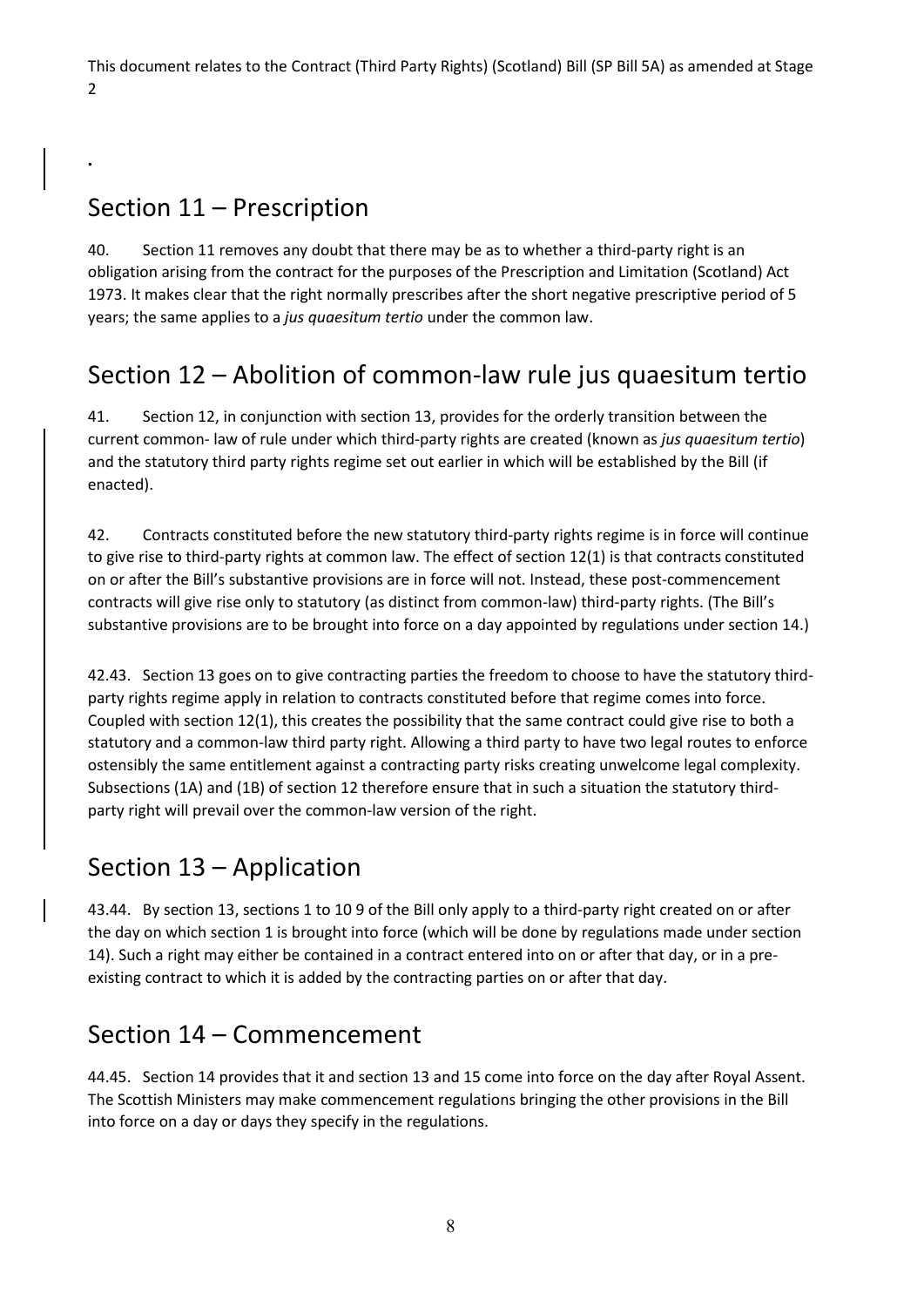#### Section 15 – Short Title

45.46. This section sets out the short title of the Bill.